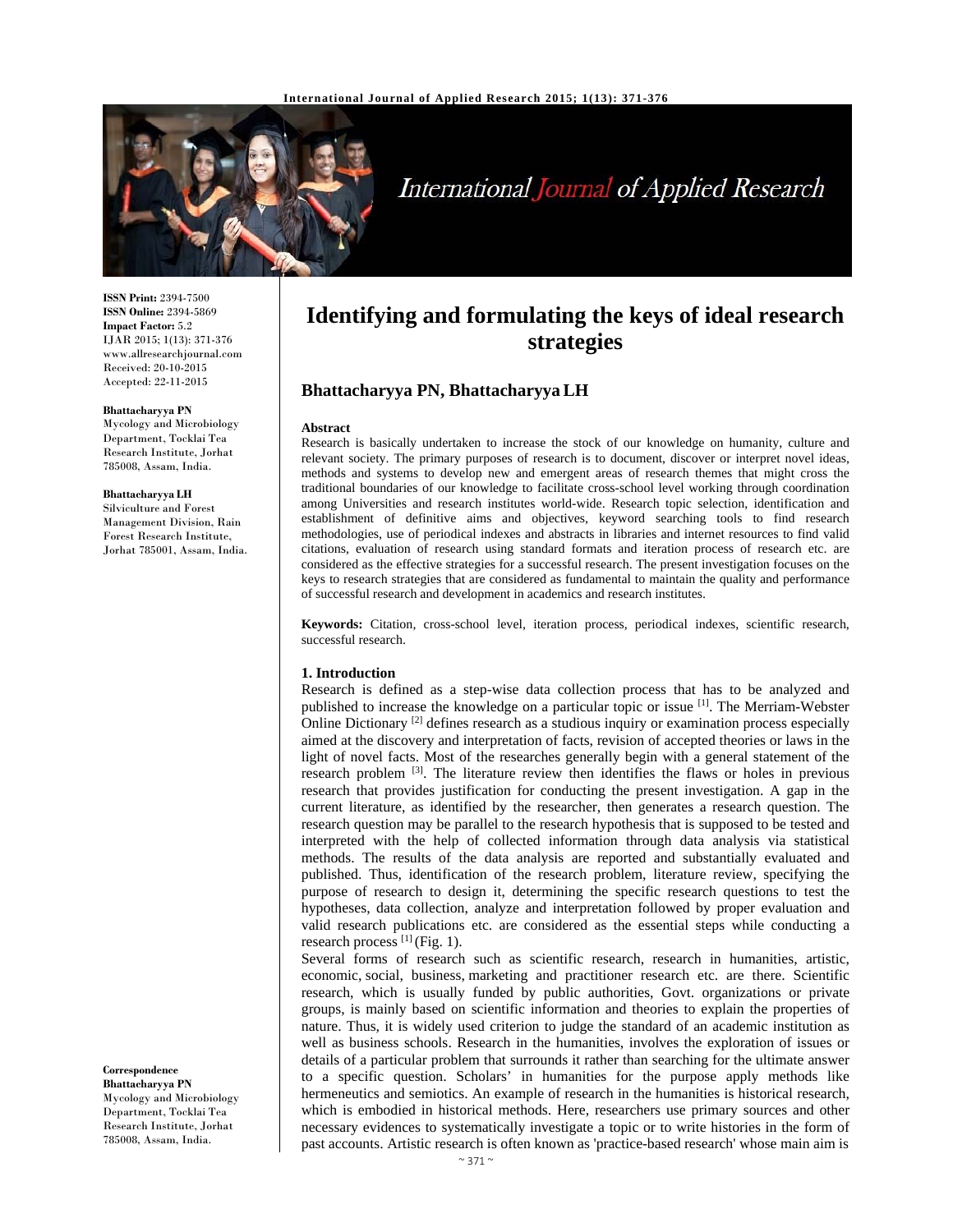to enhance the knowledge and understanding on a particular research problem with artistic presentations. According to the University of Dance and Circus [4], Stockholm this type of research is generally made to investigate and test the purpose of gaining knowledge within the artistic disciplines through proper and systematic practicing methods and criticality. However, the main objective of a research process is to produce new knowledge to strengthen the basics on a

particular research topic or issue. Three main forms of researches like explanatory, constructive and empirical researches are usually involved while identifying and defining a research problem, testing the hypothesis of a particular theory and to propose solutions to a particular problem or question as well as to test the feasibility of a research solution.



**Fig 1:** The research cycle.

#### **2. Research evaluation**

The major criteria that are used to evaluate research can be grouped under two headings like reliability and validity [5]. In general, reliability is the ability of a person or system to perform and maintain its functions in routine circumstances. In scientific research, reliability is considered as the degree to which a measure is free of measurement error. Assessment of reliability is usually performed by looking at the consistency of a measure. For instances, a reliable weight scale would produce a consistent weight estimate for the same object over time. A reliable measure of playground aggression would produce consistent aggression estimates for the same child across several observers. There are several types of research validities such as internal, external and construct validity which might plays an essential role in making evaluations on specific research problems. Internal validity tests the confidence in making cause-and-effect conclusions from the results of one's investigation. For example, suppose someone is going to determine if cigarette smoking is responsible for lung cancer or not. Here, the problem is that there may be many possible reasons of lung cancer like environmental toxins, genetic predispositions etc. Internal validity is able to rule out the alternative causes of

cancer in the case and thereby could substantially conclude one factor alone (in this case, smoking) in producing cancer. External validity is the confidence while generalizing the findings of one's study. Construct validity, on the other hand, is the confidence one might have while representing the theoretical constructs in his study (e.g., time pressure, anger etc.,) that can be accurately represented by real world methods. Hypothesis-testing and exploratory research is the two basic methodologies that could improve the falsifiability of research evaluation.

### **3. Recognition of research activities: the good and the bad**

Activity recognition in research is a relatively young field although a wide variety of machine learning techniques such as decision trees, Bayes classifiers and nearest-neighbour algorithms have been developed for research activity recognition [6]. A mutual set of activities and definitions would help the researchers to collect and label the ground truth in a standard way. However, no one could agree on prior probabilities for research activities. It is, thus, difficult to build a theory on past work and leverage classifiers that others have trained. This is particularly important for the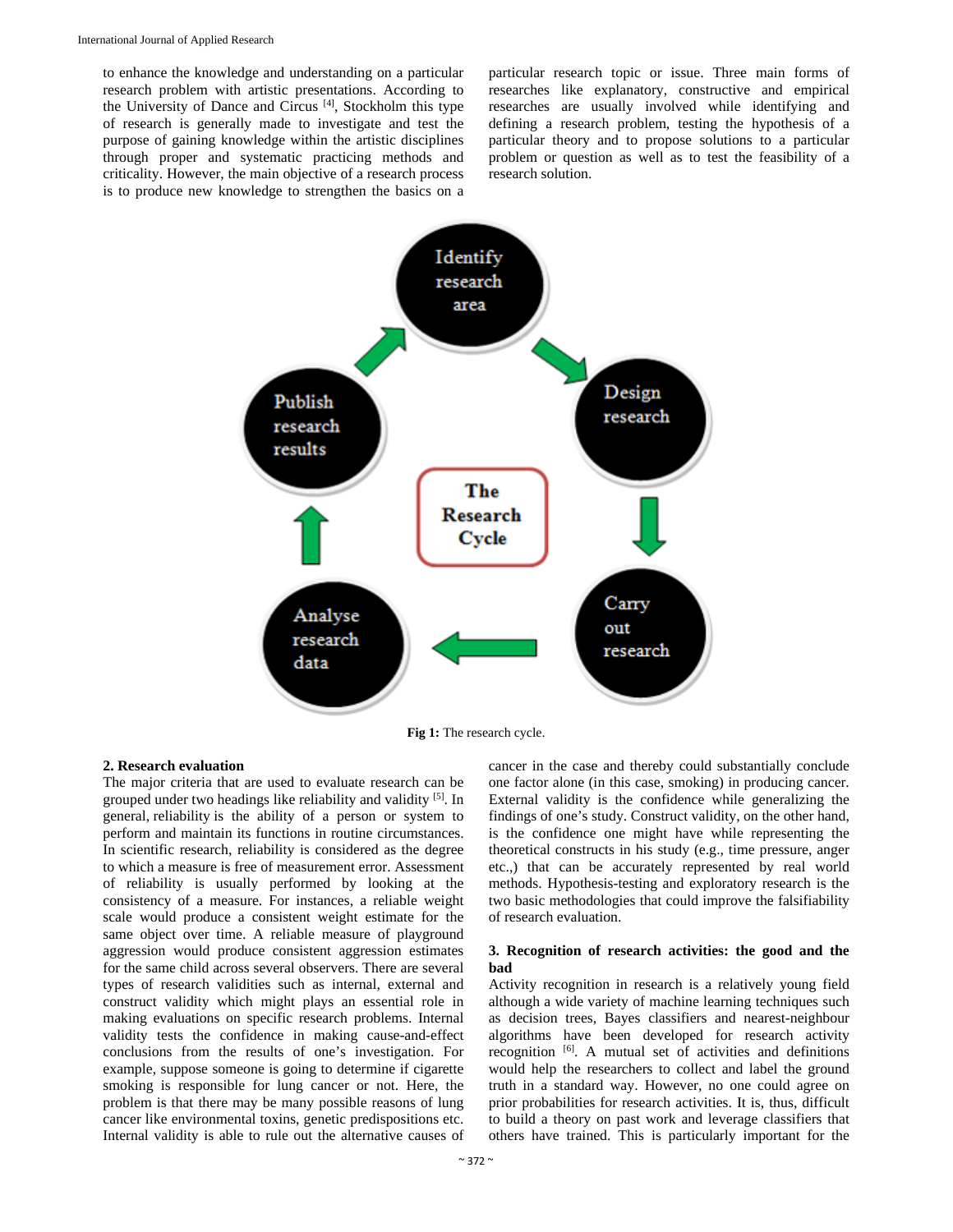researchers interested in building prototypes that could control activity recognition. Exploration of fundamental building blocks of activity recognition could be more appropriate enough for evaluating the quality of research by authorized research communities in Universities or other academic institutes.

For activity reorganization, one must have first defined a set of research activities to recognize that might be later augmented or expanded if necessary. This is helpful to exploit the existing common sense reasoning works like the Cyc project  $[7]$ . Location creating to host the shared datasets or even just an index listing to specify the locations would make it easier for other researchers to leverage the shared data. It would also be courteous to explore methods for recognizing and rewarding the extra effort necessary to provide the shared data to other researchers in the community. Finally, pervasive computing has also a long history of research to explore ways to encourage applications that could recognize the activity of research applications. Collecting annotated sensor data can be a challenge for activity recognition where researchers have to provide their datasets that might be used by others, while pervasive computing applications.

#### **4. SMART: the fundamentals of successful research**

A successful research paper can increase readers' knowledge on a particular research topic. To make the event successful, one must accurately, concisely and more comprehensively relay the unbiased information on the topic. SMART is a good way to remember the fundamentals of successful research writing [8]. SMART stands for specific, measurable, attainable, realistic and time.

**Specific:** A research paper which is based on a research problem should be specific, concentrating its focus on the given area of research and thereby could answer all the specific research questions rather aimless to convey information or make claims on unrelated topics or subjects.

**Measurable:** A successful research paper should cite all the relevant research sources and literatures, usually used by prior workers on the topic while writing his research paper.

**Attainable:** The statements of a research paper must reflect a thesis, one that answers the research questions and contributes to the knowledge on the given subject. Thus, a good research paper mustn't propose to answer a question that doesn't based on the knowledge of real life or existing body.

**Realistic:** A research paper should have a definitive aim and it should be realistic to make interpretations, arguments or evaluations, based on valid evidence from reliable sources.

**Time:** Time is one of the significant factors to be considered while performing a good research activity. It is of no use to write a research paper without knowing the research limits, timeframes and overall focus on the required work.

#### **5. Development of successful research strategies: key elements**

Research lies at the heart of a university's life and, thus, it has a tremendous contribution in society. It informs and underpins the teaching processes and thereby helps in producing skilled, intellectually adept and employable graduates. The transfer of knowledge, usually attained through research can aid economic growth and prosperity and, thus, helps to develop innovative modern technologies and practice based intervention that might contribute significantly for better public policy, social and cultural understandings and advancement of social justice. Researchers have to consider many elements to develop a research process. The following keys could outline simple and effective strategies for successful research activities [9-13].

#### **5.1 Identification and development of a research topic**

A research topic should be designed to find out a research question. Main concepts or keywords in the research question are then identified and screened in sequence based on their prime importance by looking them in the appropriate sources like periodical indexes, journals and subject encyclopaedias as search items.

#### **5.2 Use of catalogs to find books and media**

Literature review is made to find the materials on a particular research topic or subject in order to distinguish the existing knowledge. Book-length bibliographies and annual reviews on the subject areas are searched here.

### **5.3 Application of indexes to find periodicals**

Periodicals are continuous publications such as journals, newspapers, or magazines. Periodical indexes are used to find the individual periodical articles by subject, article author name, or article title etc.

#### **5.4 Finding of additional internet resources**

Google and its branches like Google scholar, Google books, Google news, Google maps, you tube, etc., have to be searched to find the relevant information and literature on the chosen research area.

## **5.5 Experiment design**

Standard research methodologies must be adopted to design the research experiment. Sampling and data collection processes, conducting interviews or surveys and data analyses through statistical methods are the important steps in formulating the research experiments and design.

#### **5.6 Research evaluation**

Evaluating the usefulness and reliability of research output is a crucial step in the process of formulation of successful research, which is usually undertaken by considering the appropriateness of one's research in a particular authenticated book, article, journal, periodical, media resource or Web site.

#### **5.7 The "iterative" process of research**

Ultimately, the key to a successful research process lies in iteration. This is the step of returning again and again of one's research question, methods and data which, might leads to novel ideas, revisions and improvements. The more one examine his study methods and data from different viewpoints, the more complexity he may reveal which will undoubtedly lead to a strong and better-conceptualized research output.

The University research strategy  $[14]$  has developed the key objectives of research: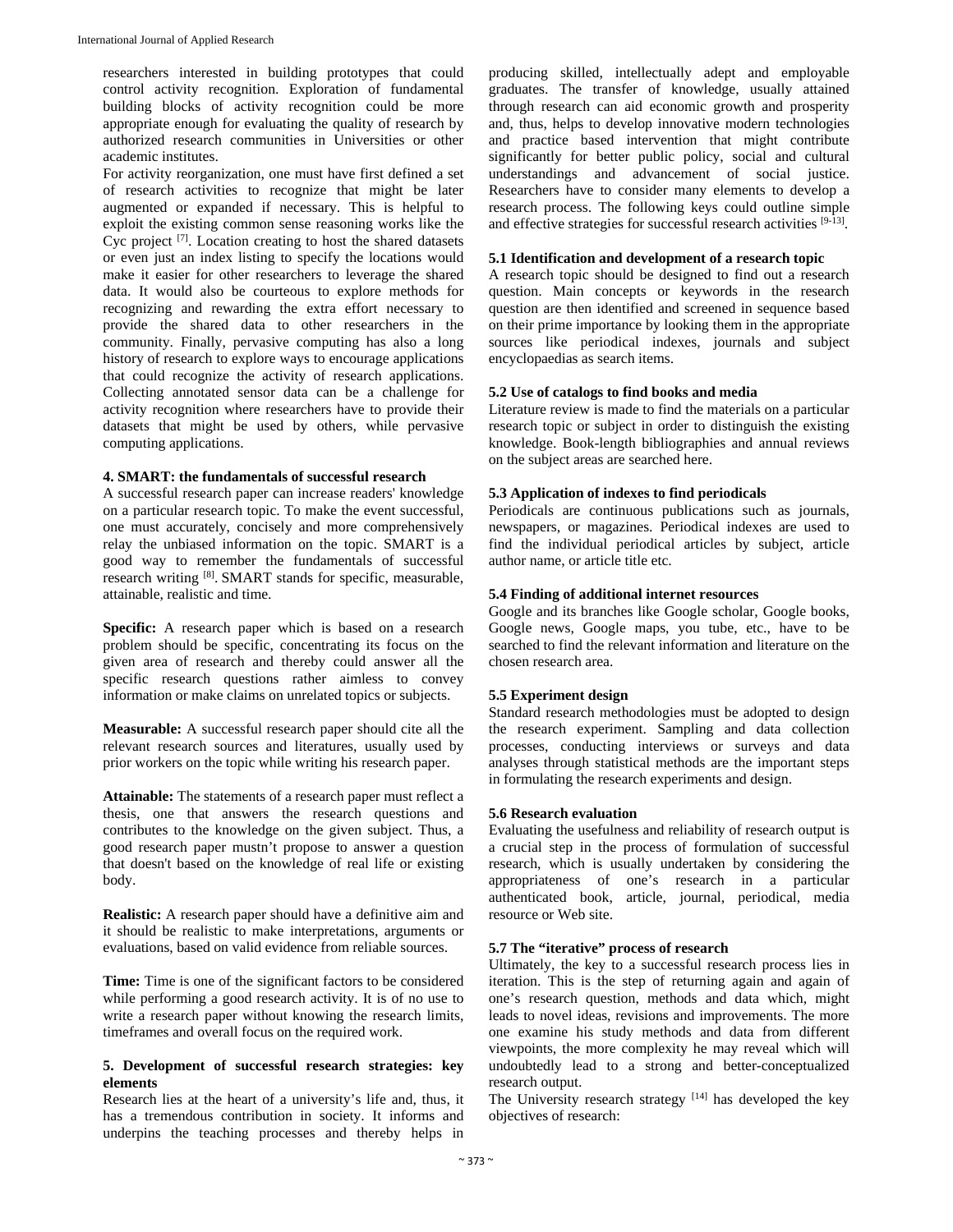- To retain and reward high quality researchers and attract internationally respected research leaders.
- To support existing and to promote novel and emergent areas of research that might cross the boundary of traditional subject to facilitate cross-school working through research institutes or academics.
- To facilitate the agile and strategic allocation of resources in order to make the advantage of research strengths, opportunities and the emergent priorities of a variety of commercial opportunities.
- To develop strategic collaborations and partnerships both nationally and internationally.
- To ensure external funding from diverse Govt. and private research funding sources sufficient to derive a sustainable research and knowledge transfer base.
- To deliver the University's mission to make available its research and knowledge to diverse communities close working with regional and national agencies with their strategic priorities.
- to increase the success rate of postgraduate research students as a measure of research culture and thereby serves as significant contributors in future knowledge production system within and out of the University.
- To establish the policies and support mechanisms for successful research activities that could help in acquiring sufficient grant applications, sound project and effective management systems.

## **6. Standard formats of an ideal research paper**

There are standard formats of research paper writing which are considered as the essential components of a good and successful research paper. The guidance points <sup>[8]</sup> include:

## **Title**

Each research paper must have an informative title that should reflect the aims as well as findings of the proposed work. There should be a title page, with the alignment of the actual title of the paper typically centered.

## **Table of contents**

A research paper should essentially have the table of contents with page numbers for each section of experiments, findings, data interpretations etc.

## **Introduction**

A research paper must necessarily start with a general introduction focusing the importance of research topic in the light of present scenario. Thus, the introduction of a research paper should explain and justify the reason of selection of one's research area. To support and understand the queries on particular research theme the introduction also deals with the relevant literatures published by different workers in different time.

## **Materials and methods**

Research methodologies based on outdated or disapproved material generally weakens the credibility of research. This part of research paper, therefore, states and explains the valid and up-to-date methodologies that are primarily needed to design the entire course experiments of one's research by mean of which data and evidence could be collected, organized and analyzed properly in a standard and acceptable format.

## **Results and Discussion**

This is the part of research where the researchers have to logically report and analyze the research findings and substantially discuss and interpret it with the assist of already published data and literatures. Research findings can be well presented by using several techniques which includes use of tables, graphs, quotations, illustrations, examples, words of emphasis or other additional supporting evidences etc.

## **Conclusion**

Conclusion summarizes the results and major findings of research activities. It should not include anything that hasn't been pointed out in the results and discussion component of a research paper.

## **References**

This component of research writing cites all the references included in the research paper either in the form of testimony, statistics, direct quotes or paraphrased information. It is vital to check that all the citations included in the main text should be present in this section in order to make one's research more valid and discipline.

## **Acknowledgement**

This is the part of successful research writing where the researcher should acknowledge the funding organizations or anyone who is directly or indirectly associated with the successful completion of his/her research.

## **7. Plagiarism**

Plagiarism is the wrongful appropriation, purloining and publication of another author's language, thoughts, ideas or expressions as the representations of one's own original work (Fig. 2). Oxford University [15] characterized plagiarism as the use of "a writer's ideas or phraseology without giving due credit." Brown University  $^{[16]}$  defines plagiarism as the appropriating of one person's ideas or words without attributing those words or ideas to their true source. It is, thus, considered as academic dishonesty and a breach of journalistic ethics leading to development of significant barriers in performing successful research activities. The idea of research often remains problematic with unclear definitions and unclear rules due to plagiarism. The moral concept of plagiarism is concerned with the unearned increment to the plagiarizing author's reputation that is achieved through false claims of authorship.

Self-plagiarism is the reuse of identical or nearly identical portions of one's own published work without acknowledging that one is doing so or without citing the original work. Articles of this nature are often referred to as duplicate or multiple publications. This is illegal, if copyright of the prior work has been transferred to another entity. In academics, self-plagiarism occurs when an author reuses portions of his own published and copyrighted work in subsequent publications, without citing the previous work  $[17]$ . Free online tools are now available to identify plagiarism [18, 19]. Range of approaches are now there that could attempt to limit online copying of materials, such as disabling right clicking and placing warning banners regarding copyrights on web pages. Instances of plagiarism that involve copyright violation may be addressed by the rightful content owners by sending a digital millennium copyright act (DMCA) removal notice to the offending site-owner or to the internet service provider (ISP) that is hosting the offending site.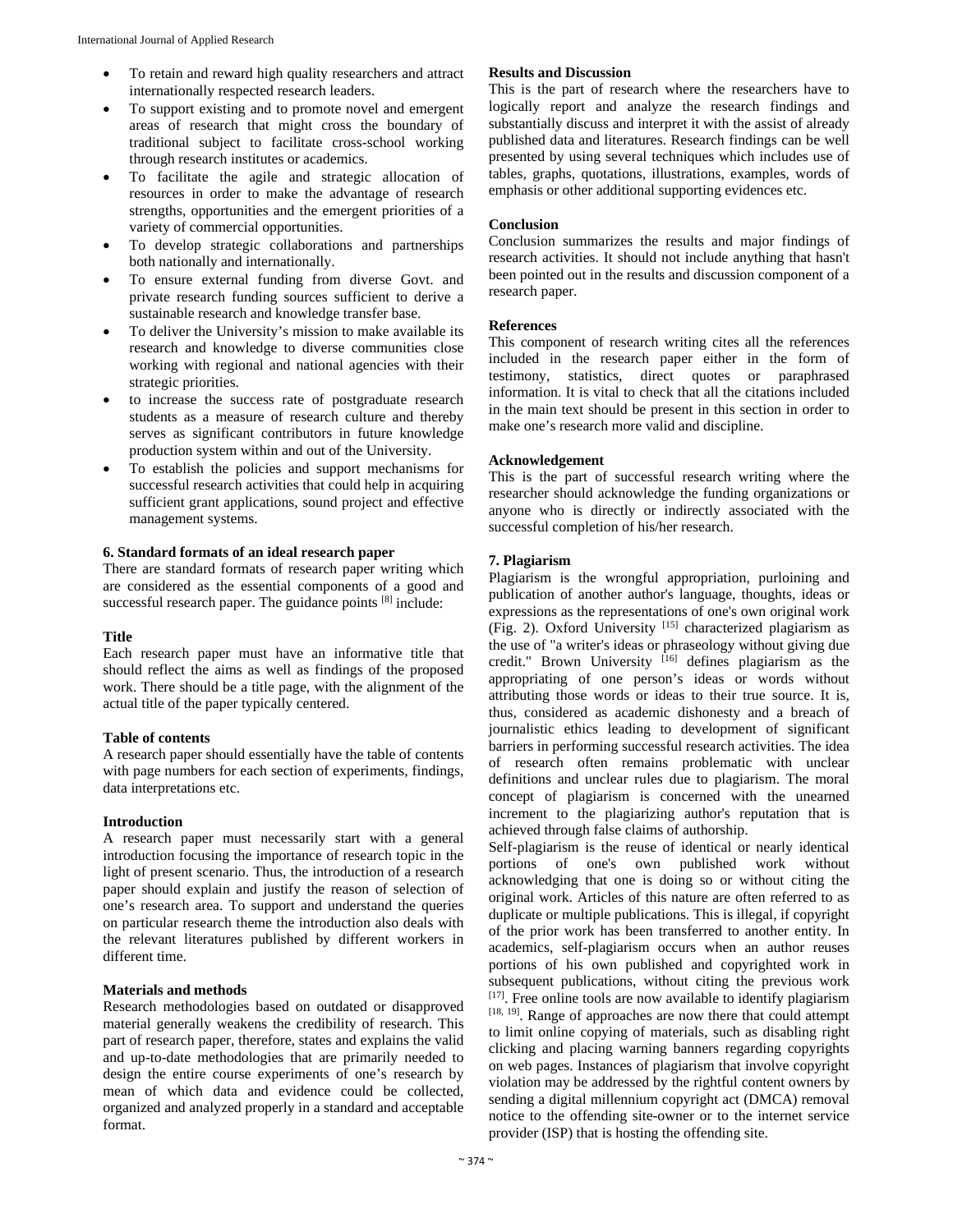

**Fig 2:** Academic plagiarism.

#### **8. Research ethics**

Research ethics involves the application of fundamental ethical principles to a variety of research topics or issues. These includes the design and implementation of research involving animal experimentation, various aspects of academic scandal, including scientific misconduct (such as fraud, fabrication of data and plagiarism), whistle blowing, regulation of research etc. There are many ethical issues to be taken into consideration for successful research. Scientists as well as sociologists need to take care of the responsibilities to secure the actual permission and interests of all those involved in the research activities. However, there is a growing recognition that these formal measures are insufficient and do not necessarily warrant a research process 'ethical'. People engaged with research should not, therefore, be solely depend on the dominant and de-contextualised understandings of ethics, but should negotiate reflexively through dialogue with other researchers as a way to bridge global and local understandings of research ethics [20].

### **9. Conclusion**

The present article is helpful in order to train the young learners in the field of research. Researchers should not misuse any of the research information so far discovered and published so that moral responsibility can be maintained towards the new-born researchers to develop an ideal research strategy in future for the welfare of mankind.

## **10. References**

- 1. Creswell JW. Educational Research: Planning, conducting, and evaluating quantitative and qualitative research (3rd edn) Upper Saddle River: Pearson, 2008.
- 2. Rocco TS, Hatcher T, Creswell JW. The handbook of scholarly writing and publishing, San, 2011.
- 3. *abc* Unattributed. Research in Dictionary tab (http://www.merriam-webster.com/dictionary/research). Merriam Webster (m-w.com). Encyclopaedia Britannica, 2011.
- 4. Unattributed. Artistic research at DOCH" (http://www.doch.se/web/Artistic\_Research.aspx). Dans och Cirkushögskolan (website), 2011.
- 5. Altermatt B. Evaluating Research, Types of Research. 2010, 1-3.
- 6. Bernheim Brush AJ, John K, Scott J. Activity recognition research: the good, the bad, and the future. Submission to pervasive workshop: How to do good research in activity recognition 2010, 1-3.
- 7. Cyc, http://en.wikipedia.org/wiki/Cyc
- 8. Writing Resources Essay Help | Elements of a Successful Research Paper | Grade Saver.www.gradesaver.com/writing-help/elements-of-asuccessful-research-paper/, 1-2.
- 9. The seven steps of the research process. olinuris. Library. cornell. edu. http://olinuris.library.cornell.edu/ref/research/skill1.htm. Olin and Uris Libraries, Cornell University, Ithaca NY 14853 © 2010 Cornell University Library, Privacy.
- 10. How to evaluate the information sources you find. olinuris. library. corn. http://olinuris.library.cornell.edu/ref/research/evaluate.ht ml. Olin and Uris Libraries, Cornell University, Ithaca NY 14853. ©2010 Cornell University Library, Privacy.
- 11. Finding periodicals and periodical articles. olinuris. library. cornell. Edu http://olinuris.library.cornell.edu/ref/research/periodical. html. Olin and Uris Libraries, Cornell University, Ithaca NY 14853. ©2010 Cornell University Library, Privacy.
- 12. How to find and develop a viable research topic. Olinuris. library. cor.